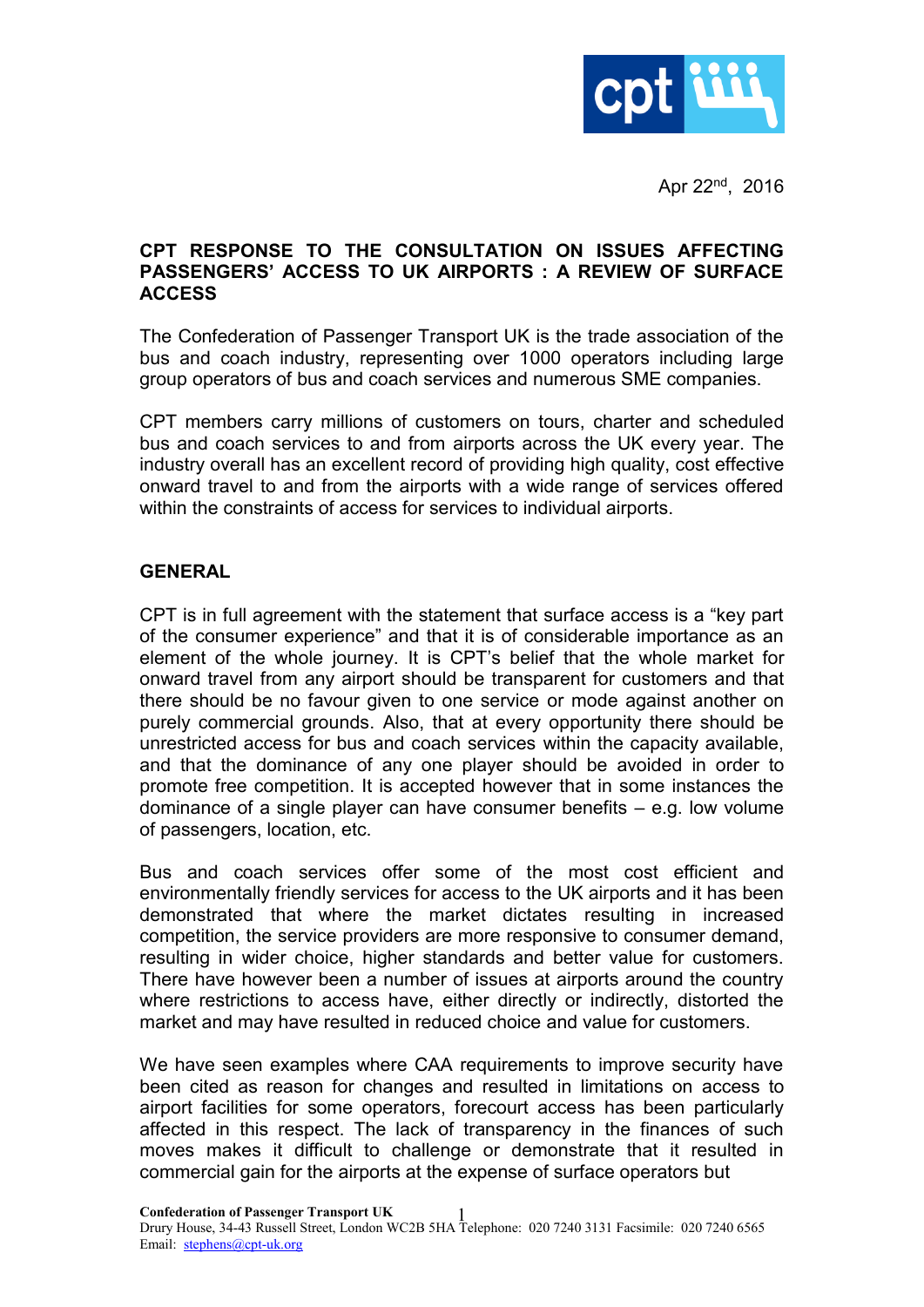

undoubtedly it could place operators who have restricted or who are not permitted access, or who are charged a premium, at a significant disadvantage.

### **SPECIFIC QUESTIONS (5.3)**

Dealing first with the specific questions posed at 5.3 of the consultation :

- h) It is CPT's view that the key issues relating to the structure of the market, insofar as it affects the bus and coach sector, have been identified.
- i) CPT have noted below issues in this area and would be happy to discuss and provide evidence of these on request.
- j) CPT have noted below our opinions of how well we believe consumers are informed of options available, but we would agree that this is purely anecdotal and the area merits further research. We do hold however that only total transparency of the options can provide a totally informed view and allow the consumer to judge freely.

### **MARKET COMPETITION**

Although rail access falls outside the specific remit of this consultation, we would wish to highlight the position it holds and how it can affect the market for other transport services, principally bus and coach.

In locations where rail is an alternative mode for passengers, it is widely held that this is usually the most visible option and whilst the reasons for it are less certain, the perception is that a major factor in customers choosing it is down to the greater awareness of rail services against other modes, particularly bus and coach. There appears to be a view that rail is the "default" and will be the first to be investigated by the customer. Only if there is no rail option; if it proves unsuitable or if the customer is more thorough in their investigations (often driven by cost), do bus and coach seem to enter the equation.

There is anecdotal evidence that this may have been influenced by information available at/ in advance of arrival at the airport which could favour one mode against the other. Whilst there is no suggestion that commercial interests may be a factor in this, it is possible and we are aware of one instance where commercial bus and coach operators are placed at a commercial disadvantage by high access charges to the airport itself. In this particular instance there is a railhead with direct access from the terminal which is more convenient for passengers than the 5min walk to the nearest bus stop, which is located outside the airport perimeter. Although there are suitable and more convenient facilities on site, any bus services entering the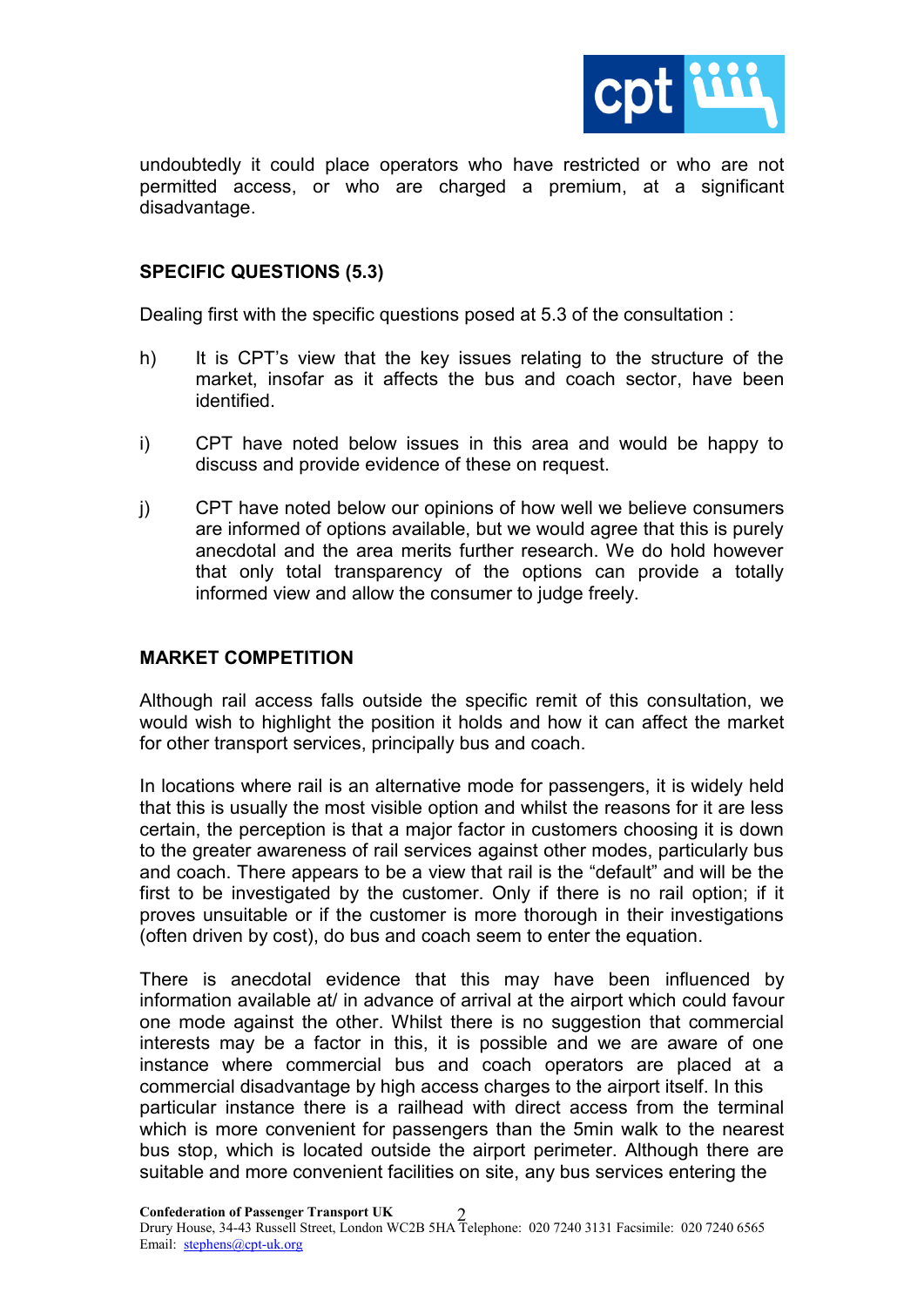

airport to use these would incur excessive costs, making it an unattractive commercial proposition.

CPT notes the comments at 3.13 that UK passengers surveyed said they were aware of the options available. We would contest that passengers may assume they were fully aware when in fact there were other options available which they did not know about.

It is noted at 2.3 that consumers are expected to take reasonable steps to avail themselves of the relevant information but we would welcome further clarification of what "reasonable steps" constitutes?

CPT believes that the recognition at 2.23 that airports can see increased public transport use as a threat to revenues from parking etc, is worthy of further investigation. It is something which CPT considers to be an issue but as we have noted elsewhere, the lack of transparency in the finances of individual aspects of airport operation make any true assessment of this impossible.

Similarly where airports have made the commitment to grow public transport's modal share of surface access, sometimes as a condition of planning applications for development, this doesn't appear to be linked to any accompanying guarantees or that there are any consequent penalties should it fall short. This is a major disincentive towards a positive result, particularly where there is a perceived or real threat to parking revenues.

We would reiterate our claim that total transparency is the only way to ensure an informed choice of onward travel and therefore an open market. We would agree with the views expressed at  $3.12 - 3.20$  regarding incomplete information.

We would welcome any further study of how inter-modal competition can be encouraged to promote competition.

# **ACCESS FOR SCHEDULED BUS AND COACH SERVICES**

The issue of access for competing road services, bus and coach in particular, has been a topic for legal challenge several times in recent years, cases are noted in the consultation addendum working paper on relevant case law (CAP1370). The base principle of access which allows competition and discourages the dominance of any one player is, we believe, well established but CPT does have concerns that there is still potential for the market to be distorted by the desire of some airports to use surface access as a means to maximise commercial revenue. This invariably leads to market dominance by one or more operators at the expense of open competition and the issues for consumers noted above.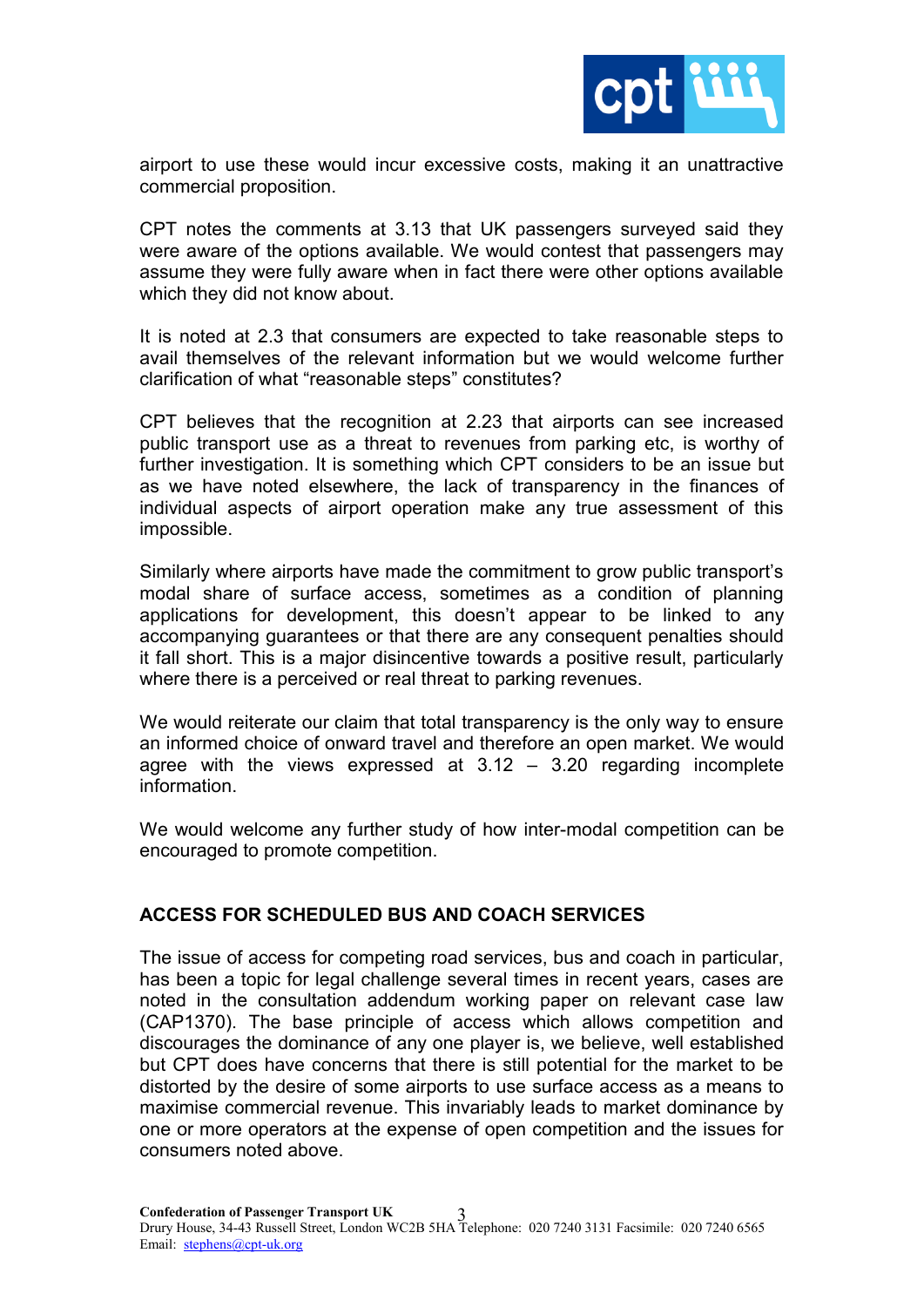

The regulated airports of LHR and LGW both engage regularly with operators of scheduled and non-scheduled services and the cost based "single till" approach has served to contain costs at these locations. Although both are regarded as being "high-cost" locations, the access fees are not the highest when compared with some other airports around the UK and the charge

structure is equitable and doesn't favour or disadvantage any operator, whether a regular visitor or infrequent one.

CPT does recognise that capacity is a major factor and that where this is limited, there have to be mechanisms to regulate demand but the process for this should be transparent and not simply offered to the highest bidder as a means of generating revenue for the airport. This does not encourage competition or investment in additional facilities.

# **ACCESS FOR CHARTER COACHES**

Much of what has been said about access for scheduled services also applies to charter coaches.

Coaches are among the "greenest" means of surface travel, offering a much lower level of emissions per passenger/ km travelled than any other means of transport.

As noted at 3.37 and 3.38, there have been issues which have affected access to surface facilities which we believe have impacted on the choice of operator available to customers, thereby limiting competition. This has been noted at several airports and in essence is the basis for the legal cases concerning Glasgow, Luton and Edinburgh. At one other airport, it has been a source of complaint in only a few instances since it was introduced but one which issue met with considerable resistance when it was first announced and the general view within the coaching sector was that the motive was commercial rather than the issues of security which were cited as the reason.

CPT would concede that although being affiliated to a recognised trade body our members can have some benefit over non-members, the model of a fixed cost of registering for a licence disadvantages any operator who visits only a few times a year. Although following negotiations there has been a reduced fee introduced for occasional visitors to this particular airport, the feeling is still that restrictions of this nature favour those who are frequent visitors to the airport and there are lingering concerns that this could be replicated elsewhere.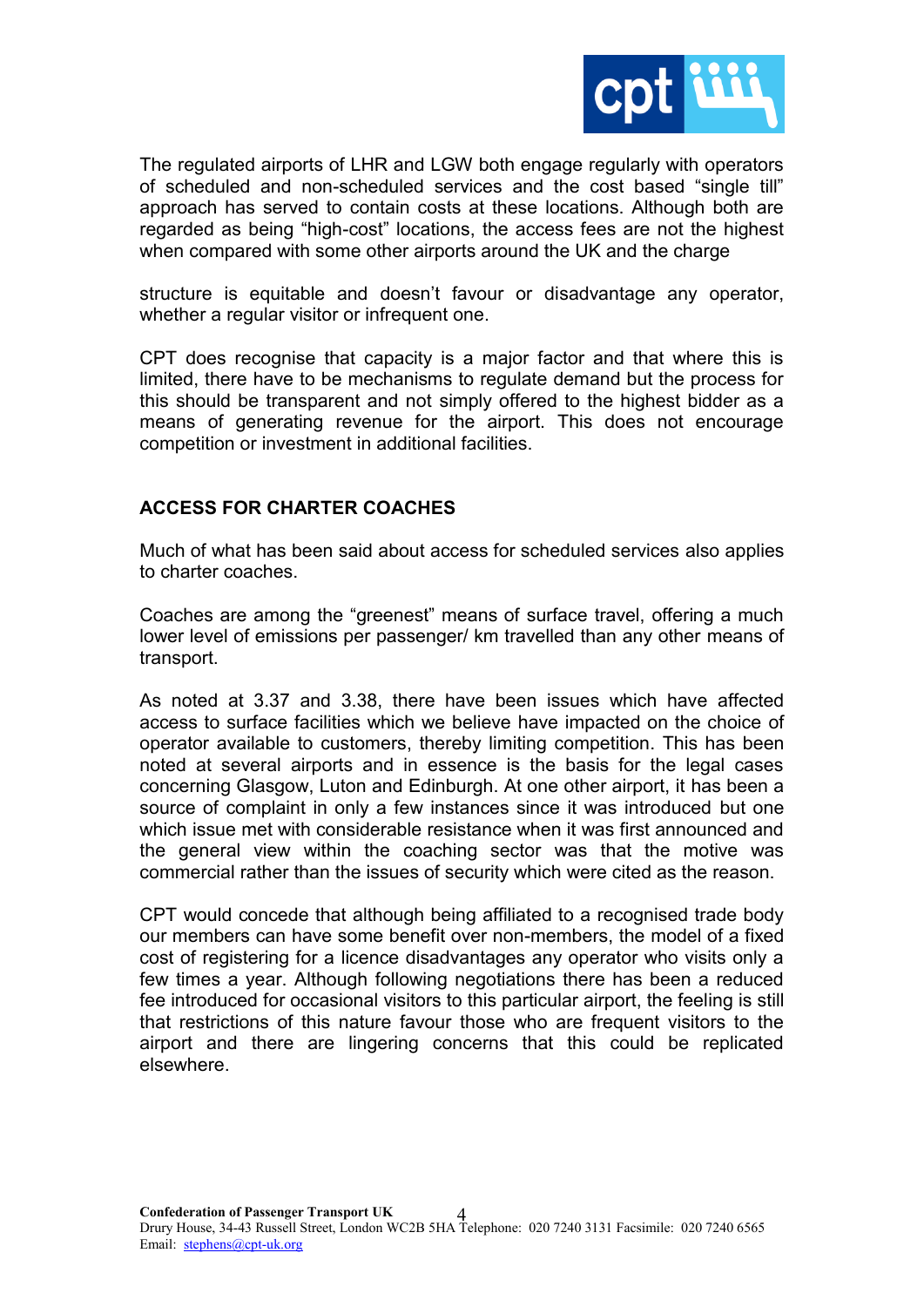

### **TRANSPARENCY OF CHARGES**

As noted above, where the basis of charging is transparent, the charges appear to be proportionately less than those airports where the charging regime is less clear. We understand from the available data and feedback from our members, the most expensive airport for coaches to serve on a round trip (pick-up and set down) is one of the smallest International airports yet charges are 40% higher than at LHR.

As noted at 2.22, CAA publishes information for passengers on the charges made for some services at airports. It is our belief that publication of fees for access for charter coaches in particular should be readily available. Many groups arrive from overseas and the cost of coach access is an integral part of their total journey cost which will be passed on to them by the coach operator. Transparency of access charges would allow them to better judge this element and how it affects their total journey as opposed to assuming the lowest air ticket cost would yield the lowest end to end cost.

# **USE OF CHARGES TO GENERATE COMMERCIAL REVENUE**

Whilst it is accepted that the "non-regulated" airports can generate revenues from landside activities in order to minimise airside charges, as landside costs are still an element of the total journey cost, they can have a major impact on the end to end journey cost. The consumer will more likely focus on the lure of a low cost airfare, brought about as the result of high landside charges keeping the airside costs low. The additional charges, a substantial part of the overall journey cost, if not freely available will likely be disregarded and could ultimately disrupt the free market for the end to end journey.

# **ENGAGEMENT BY AIRPORT OPERATORS WITH STAKEHOLDERS**

Referring to the view reported at 3.5 that the overall level of commercial engagement is "normal", it has been noted by CPT that some airports are more willing to engage with customers and stakeholders than are others. LHR and LGW actively encourage regular engagement, perhaps as a result of their regulated status, and others around the country are equally active but the situation with some is not always satisfactory. The ones who are usually reluctant are invariably the ones who attract the adverse comments from our members and invariably this is as a result of an access regime which is seen as detrimental to promoting bus and coach services at the airport.

CPT would welcome guidance to airport operators on the level of engagement which they should be seeking to maintain with a range of partner and stakeholder groups.